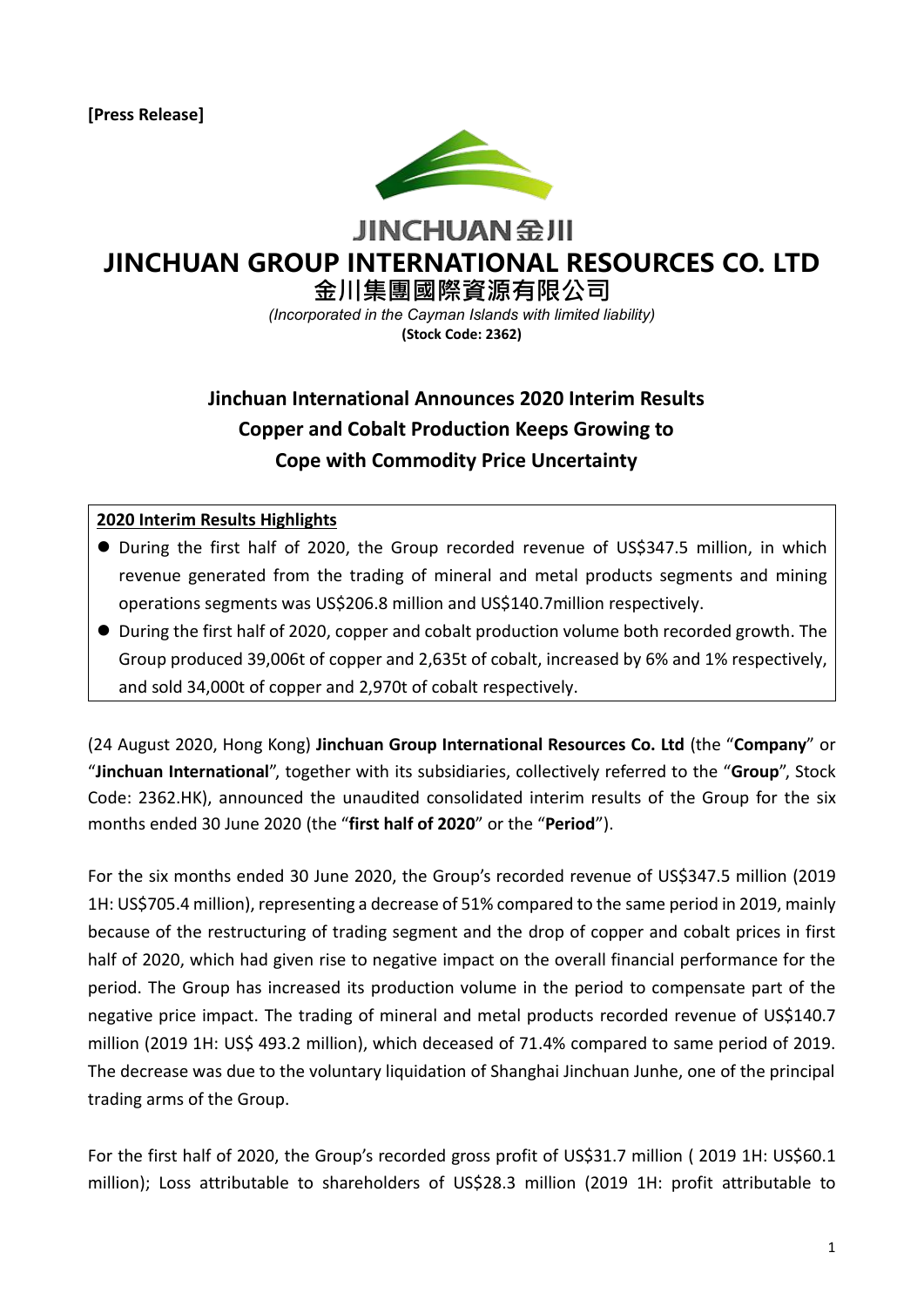shareholders of US\$4.2 million); Earnings before interest (net finance costs), income tax, depreciation and amortisation and impairment loss ("**EBITDA**") of US\$41.3 million (2019 1H: US\$66.8 million).

During the period, the continuous drop in copper price and the delay in the sales of copper products by Kinsenda Mine are the main causes of the decrease in gross profit and the turnaround of the Group's result attributable to shareholders. Reasons for the turnaround of the Group's result attributable to shareholders also include provision made for the taxable foreign exchange gain, impairment loss, and cancellation of GHL's Investment Return.

For the first half of 2020, the Group produced 39,006t of copper and 2,635t of cobalt and sold 34,000t of copper and 2,970t of cobalt, which generated sales of US\$148.9 million and US\$57.8 million respectively. Despite logistics arrangement disrupted by COVID-19, mine production was largely unaffected by COVID-19 and copper and cobalt production was increased by 6% and 1% respectively.

### **Actively improves products and adjusts business strategies to deal with market price uncertainty**, **flexible marketing strategy in response to commodity price fluctuation**

Starting from March 2020, the Group has decided to send copper concentrate produced by our Kinsenda Mine to a local smelter for processing into copper blister, and Kinsenda has started selling copper blister to international market in May 2020. This decision will in the long run enhance the copper products of Kinsenda and the Group will be benefited from the increased sales prices.

With the Group's assets located in the Zambia approaching end of mine life, the further decline in ore grade and plant recovery rate in the first half of 2020 has led to the Group's revisit of the mine's operation and the Group's decision to put the operation of Chibuluma South Mine (include Chifupu) under care and maintenance. The Group is evaluating different options available for the Group to recoup the remaining value of the assets.

## **Conforms to the market development trend and caters to the growth opportunities of copper and cobalt demand**

Looking forward to the copper and cobalt market, the fundamental of the copper market is sound. With the entrance of US-China Phase 1 trade deal in January 2020, copper price has rebounded healthily to US\$6,300/t level. However, the widespread of COVID-19 has dragged down short-term copper price in February and March 2020, copper price reached a bottom of as low as US\$4,618/t in March 2020. Following the drop in new COVID-19 cases in the PRC, the PRC has gradually reopened its economy and business started to resume and the demand for fundamental metal supply increased. LME copper price has recovered by nearly 30% from its lowest point in the period and reached US\$6,000/t level by the end of June 2020.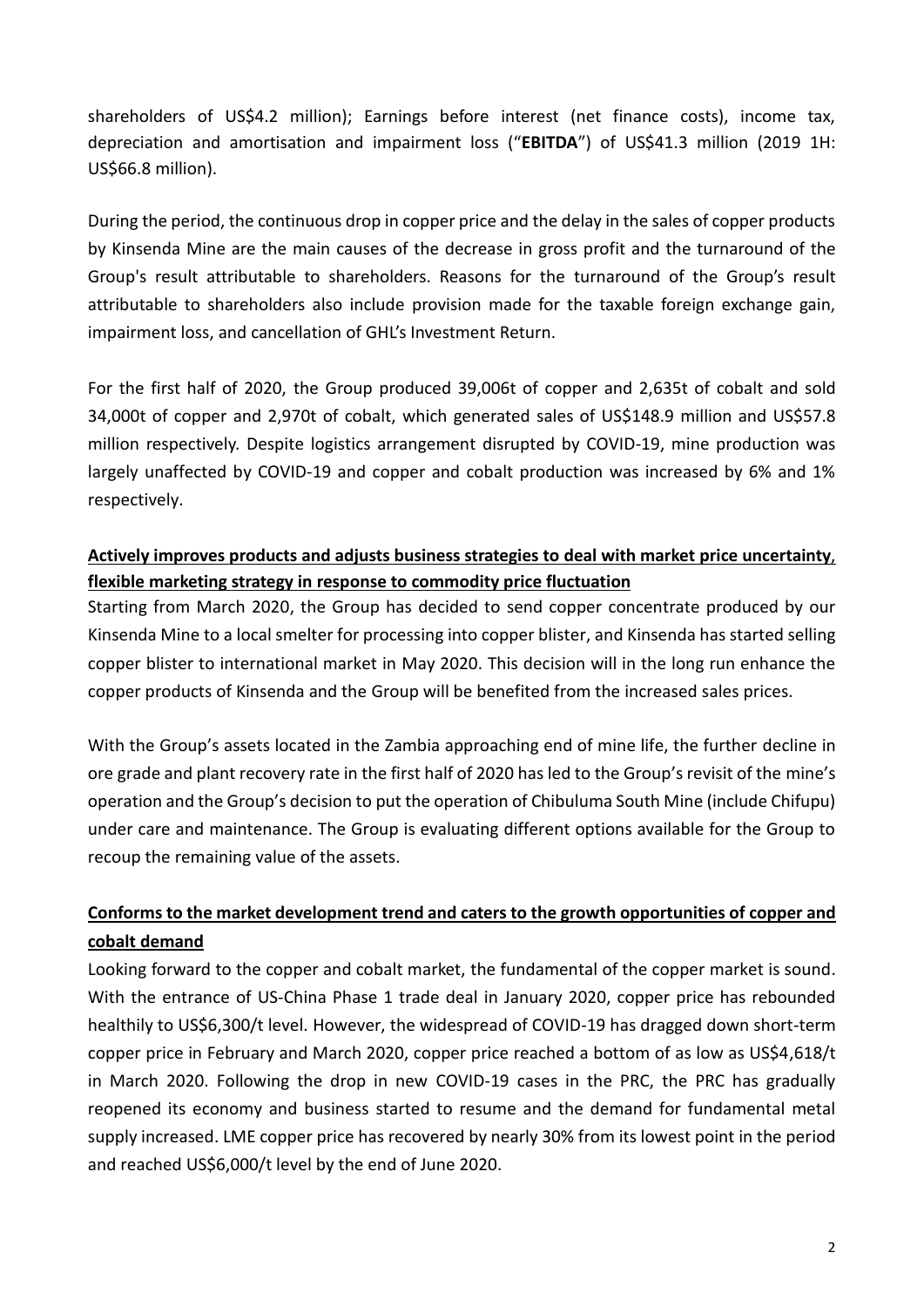Copper demand from the PRC started to turn strong since June 2020, and heavy impact of COVID-19 on copper producing countries in Southern America, copper market forecasted to be remained tight in the short term future. And According to market research, electric vehicle industry worldwide will need 250% more copper by 2030 for charging stations, copper will benefit from the modest growth of the electric vehicle industry in the long term.

In the case of cobalt, with the major cobalt miner in the DRC under care and maintenance scheduled for two years, global cobalt supply will remain shorthanded in the short term future. At the same time, analyst predicts that the long term demand for cobalt will grow from 134,000t in 2019 to 225,000t in 2025. The Group also anticipates that as manufacturers and traders drain their stock, heathier and more sustainable demand for cobalt will lead the gradual recovery of cobalt price.

In the future, the Group will actively study and consider the stability and changes of local government policies, social and economic environments, and international relations, then quickly adjust corresponding strategies. Kinsenda Mine has already been producing at full capacity, and the focus in the near future of the Group is the construction of the Musonoi copper-cobalt mine in Kolwezi, the DRC and the development of the Ruashi's sulphide deposit. As the construction work at Musonoi Project has progressed well in the period, the Group is on the way of finalizing the financing plan of Musonoi Project together with Gecamines SA, the state-owned mining company of the DRC Government and also the minority shareholder of Musonoi Project.

The Group commented: "Apart from the existing operations in Africa, the Group will actively look into the market and seek for investment opportunities, and aim be a world-class mineral corporation. More efforts had been put towards new business development, in particular in identifying opportunities at Southern Africa which was close to our existing mines, and will continually, prudently and actively pursue any new business development opportunity. At the same time, the Group will continue to improve quality, efficiency and production so as to bring growth to the Group, give investors and shareholders confidence to support the development of the Group."

-End-